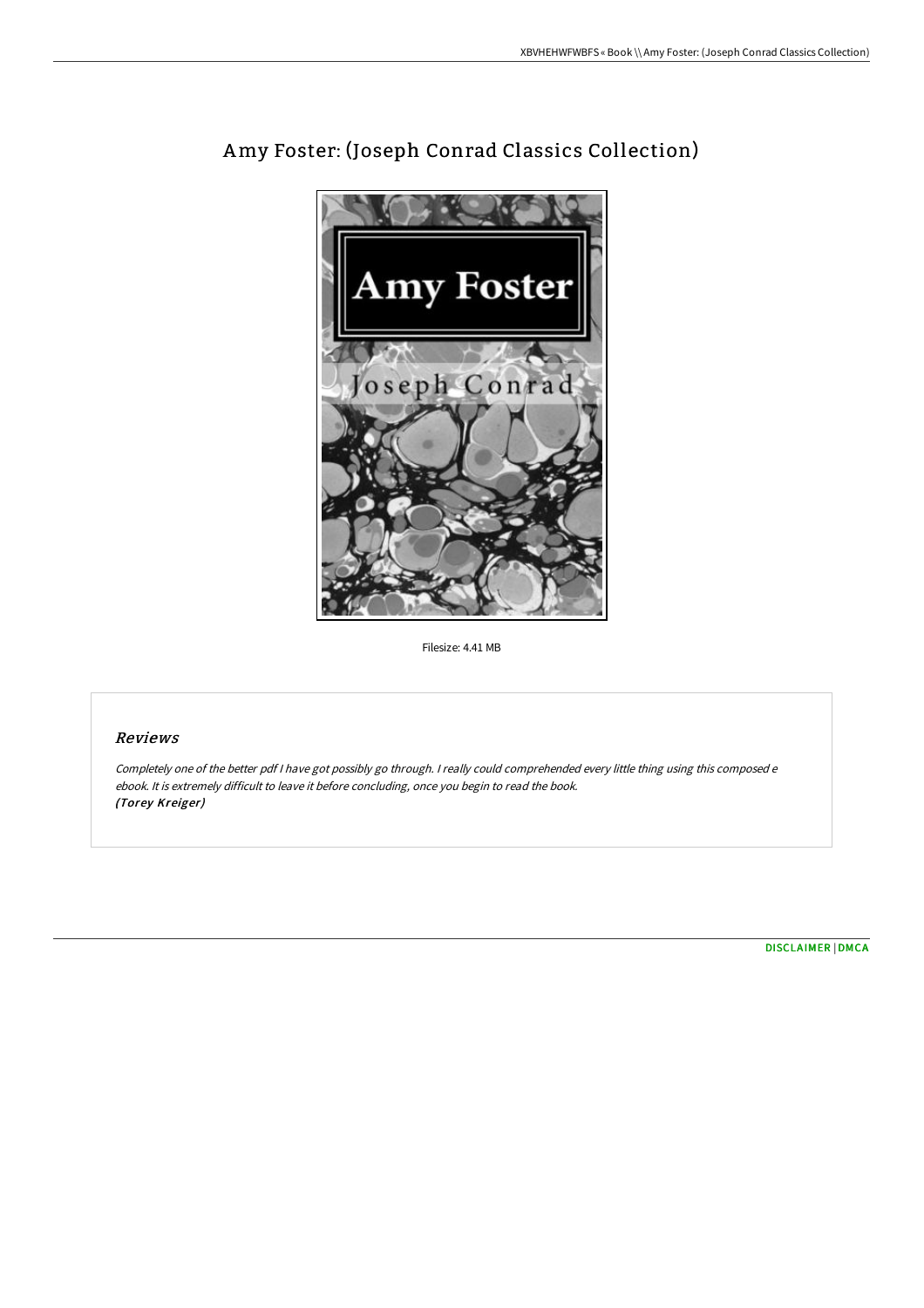## AMY FOSTER: (JOSEPH CONRAD CLASSICS COLLECTION)



To download Amy Foster: (Joseph Conrad Classics Collection) PDF, please click the link under and download the file or have access to additional information which are have conjunction with AMY FOSTER: (JOSEPH CONRAD CLASSICS COLLECTION) book.

Createspace, United States, 2014. Paperback. Book Condition: New. 229 x 152 mm. Language: English . Brand New Book \*\*\*\*\* Print on Demand \*\*\*\*\*.Kennedy is a country doctor, and lives in Colebrook, on the shores of Eastbay. The high ground rising abruptly behind the red roofs of the little town crowds the quaint High Street against the wall which defends it from the sea. Beyond the sea-wall there curves for miles in a vast and regular sweep the barren beach of shingle, with the village of Brenzett standing out darkly across the water, a spire in a clump of trees; and still further out the perpendicular column of a lighthouse, looking in the distance no bigger than a lead pencil, marks the vanishing-point of the land. The country at the back of Brenzett is low and flat, but the bay is fairly well sheltered from the seas, and occasionally a big ship, windbound or through stress of weather, makes use of the anchoring ground a mile and a half due north from you as you stand at the back door of the Ship Inn in Brenzett. A dilapidated windmill near by lifting its shattered arms from a mound no loftier than a rubbish heap, and a Martello tower squatting at the water s edge half a mile to the south of the Coastguard cottages, are familiar to the skippers of small craft. These are the official seamarks for the patch of trustworthy bottom represented on the Admiralty charts by an irregular oval of dots enclosing several figures six, with a tiny anchor engraved among them, and the legend mud and shells over all.

Read Amy Foster: (Joseph Conrad Classics [Collection\)](http://techno-pub.tech/amy-foster-joseph-conrad-classics-collection-pap.html) Online  $\blacktriangleright$ Download PDF Amy Foster: (Joseph Conrad Classics [Collection\)](http://techno-pub.tech/amy-foster-joseph-conrad-classics-collection-pap.html)